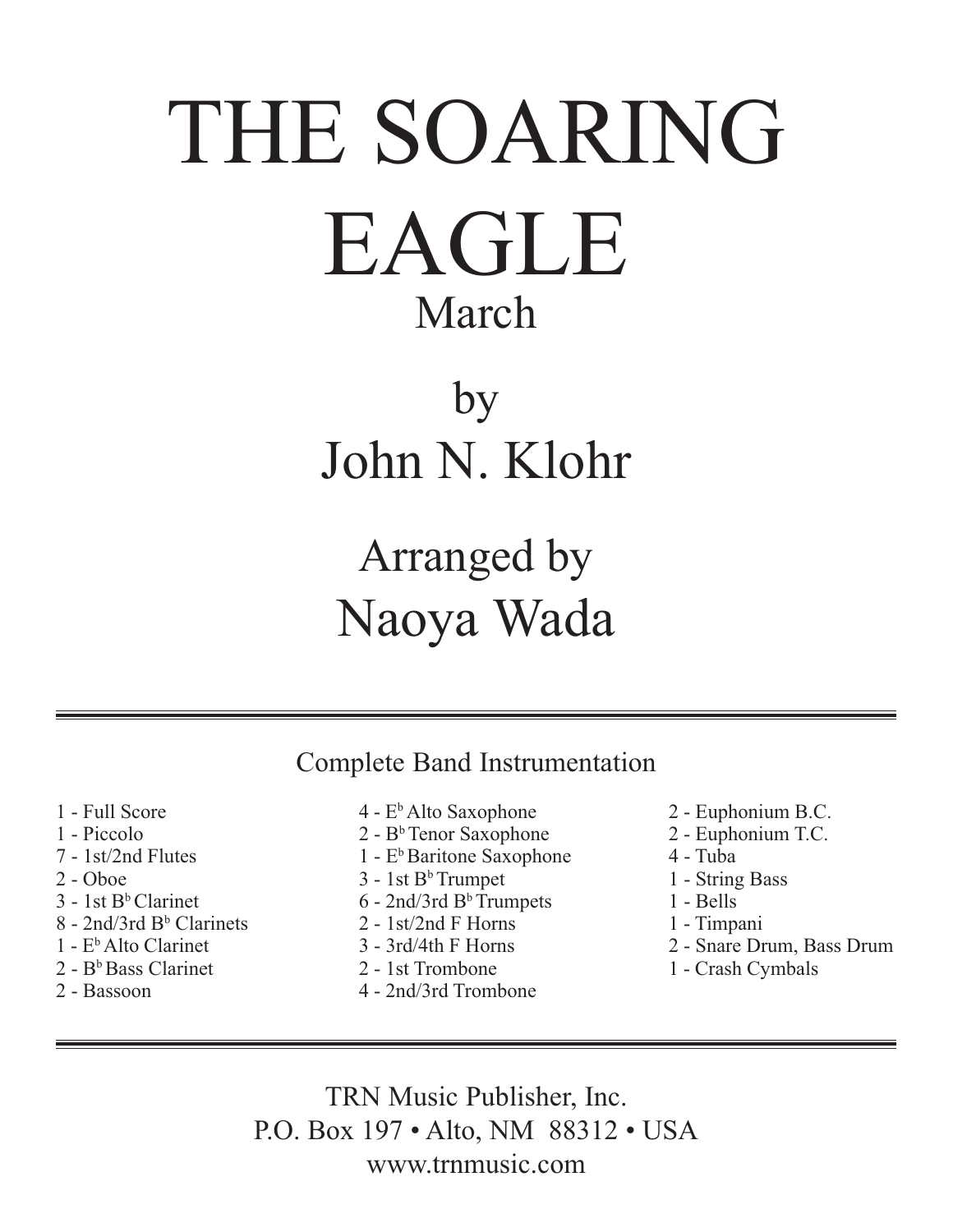#### **About the Composer - - -**

 Composer **John Nicholas Klohr** (July 27, 1869 - February 17, 1956) was born in Cincinnati, Ohio. A graduate of the Cincinnati public schools, Klohr set upon a career in music, especially vaudeville. A vaudeville trombonist by trade, he also performed as a member of Cincinnati's musical life. He played in the Syrian Temple Shrine Band, led by fellow composer Henry Fillmore. From 1921 to 1926, Klohr was a trombonist in Henry Fillmore's concert band. Klohr was also an early member of the American Society of Composers, Authors, and Publishers and worked as editor of the band and orchestra department of the John Church Company in Cincinnati. He composed over 20 marches, including the *Billboard March* in 1901, which became his most recognizable piece and has been a favorite of circus bands for nearly a century.

#### **About the Arranger - - -**

**Naoya Wada** was born on June 6, 1986, in Fukuoka, Japan. He began composing music at age 11 and completed his first band composition at age15. Wada played tuba throughout his high school years. Currently, he is a student at the Toho College of Music in Saitama, Japan, where he is studying composition and music education.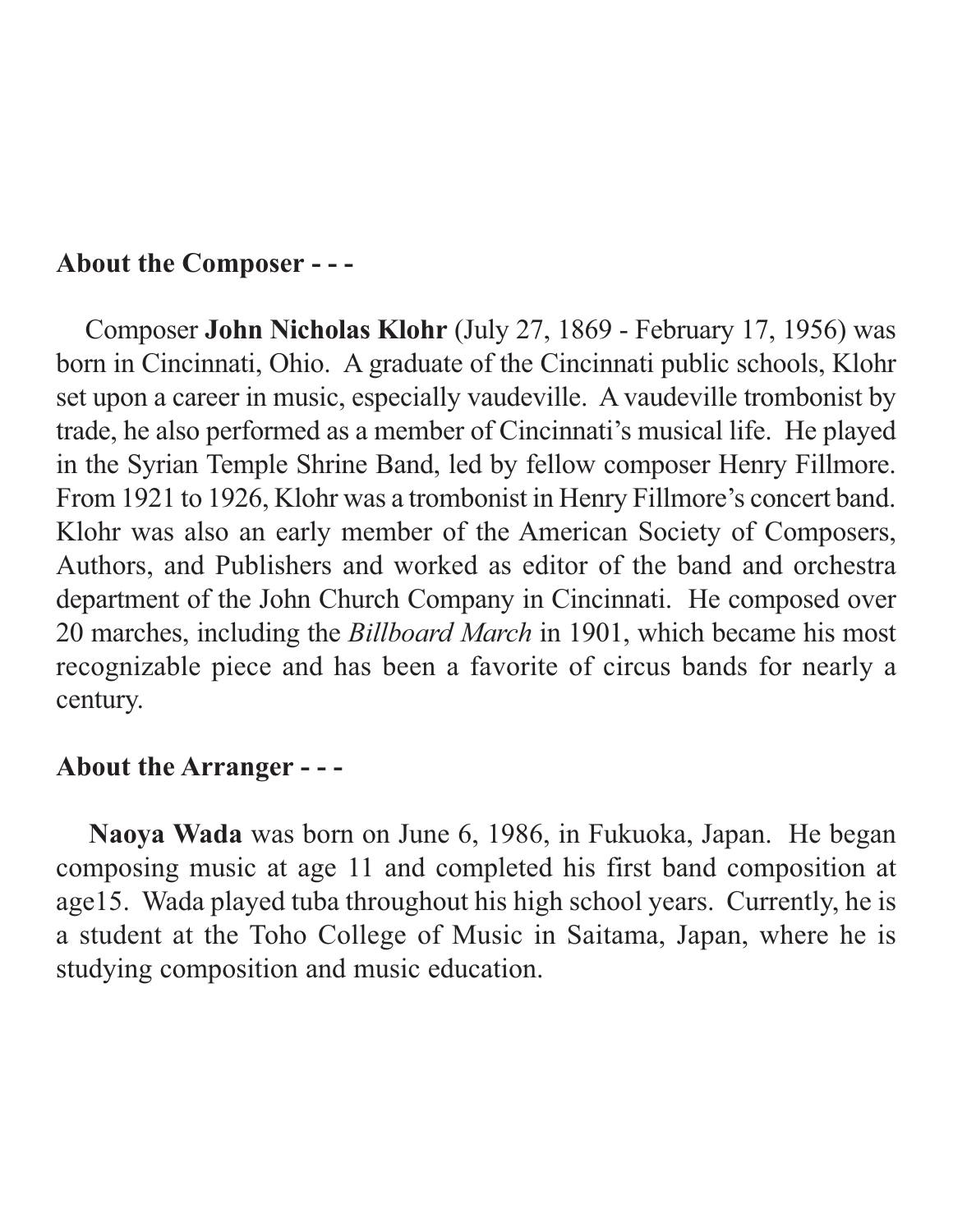### **THE SOARING EAGLE**

**March** John N. Klohr arranged by Naoya Wada

| Solid March Tempo (-118-126)       |                                       |                               |                                  |  |  |  |  |    |                                                | 5                    |   |  |  |
|------------------------------------|---------------------------------------|-------------------------------|----------------------------------|--|--|--|--|----|------------------------------------------------|----------------------|---|--|--|
| Piccolo                            |                                       |                               |                                  |  |  |  |  |    | ۴<br>€ €                                       |                      |   |  |  |
|                                    |                                       |                               |                                  |  |  |  |  | a2 |                                                |                      |   |  |  |
| 1st/2nd Flute                      |                                       |                               |                                  |  |  |  |  |    | ≜\≘ ≜                                          |                      |   |  |  |
|                                    | ff                                    |                               |                                  |  |  |  |  |    | f                                              |                      |   |  |  |
| Oboe                               |                                       |                               |                                  |  |  |  |  |    |                                                |                      |   |  |  |
|                                    | Ĥ                                     |                               |                                  |  |  |  |  |    |                                                |                      |   |  |  |
| 1st B <sup>b</sup> Clarinet        |                                       |                               |                                  |  |  |  |  |    |                                                |                      |   |  |  |
|                                    |                                       |                               |                                  |  |  |  |  |    |                                                |                      |   |  |  |
| 2nd/3rd B <sup>b</sup> Clarinet    | a2<br>6                               |                               |                                  |  |  |  |  |    |                                                |                      |   |  |  |
|                                    | ff                                    |                               |                                  |  |  |  |  |    |                                                |                      |   |  |  |
|                                    |                                       |                               |                                  |  |  |  |  |    |                                                |                      |   |  |  |
| $E^{\flat}$ Alto Clarinet          | $\hat{\vec{y}}$                       |                               |                                  |  |  |  |  |    |                                                | mf                   |   |  |  |
|                                    |                                       |                               |                                  |  |  |  |  |    |                                                |                      |   |  |  |
| B <sup>b</sup> Bass Clarinet       |                                       |                               |                                  |  |  |  |  |    |                                                | $\frac{1}{\sqrt{m}}$ |   |  |  |
|                                    | <del>9:10</del>                       |                               |                                  |  |  |  |  |    |                                                |                      |   |  |  |
| Bassoon                            |                                       | ff                            |                                  |  |  |  |  |    |                                                | m <sub>f</sub>       |   |  |  |
| $E^{\flat}$ Alto Saxophone         |                                       |                               |                                  |  |  |  |  |    |                                                |                      |   |  |  |
|                                    |                                       |                               |                                  |  |  |  |  |    |                                                |                      |   |  |  |
| B <sup>b</sup> Tenor Saxophone     |                                       |                               |                                  |  |  |  |  |    |                                                |                      |   |  |  |
|                                    | Íf                                    |                               |                                  |  |  |  |  |    |                                                | m f                  |   |  |  |
| $E^{\flat}$ Baritone Saxophone     |                                       |                               |                                  |  |  |  |  |    |                                                |                      |   |  |  |
|                                    | e                                     |                               |                                  |  |  |  |  |    |                                                | mf                   |   |  |  |
| 1st B <sup>b</sup> Trumpet         |                                       |                               | Solid March Tempo ( $=$ 118-126) |  |  |  |  |    |                                                | 5                    |   |  |  |
|                                    |                                       |                               |                                  |  |  |  |  |    |                                                |                      |   |  |  |
| $2$ nd/3rd $\rm B^{\flat}$ Trumpet |                                       |                               |                                  |  |  |  |  |    |                                                |                      |   |  |  |
|                                    |                                       |                               |                                  |  |  |  |  |    |                                                |                      |   |  |  |
| 1st/2nd F Horn                     |                                       |                               |                                  |  |  |  |  |    |                                                |                      |   |  |  |
|                                    |                                       |                               |                                  |  |  |  |  |    |                                                | mf                   |   |  |  |
| 3rd/4th F Horn                     |                                       |                               |                                  |  |  |  |  |    |                                                |                      |   |  |  |
|                                    |                                       |                               |                                  |  |  |  |  |    |                                                | m f                  |   |  |  |
| 1st Trombone                       |                                       |                               |                                  |  |  |  |  |    |                                                |                      |   |  |  |
|                                    | <u> 9. tra</u><br>$f\hspace{-0.1cm}f$ |                               |                                  |  |  |  |  |    |                                                | mf                   |   |  |  |
|                                    | a2                                    |                               |                                  |  |  |  |  |    |                                                | a2 (                 | ≏ |  |  |
| 2nd/3rd Trombone                   | 4<br>∬                                |                               |                                  |  |  |  |  |    |                                                | mj                   |   |  |  |
| $\ensuremath{\mathsf{E}}$ uphonium |                                       |                               |                                  |  |  |  |  |    |                                                |                      | ≏ |  |  |
|                                    | ff                                    |                               |                                  |  |  |  |  |    |                                                | mf                   |   |  |  |
| Tuba                               |                                       |                               |                                  |  |  |  |  |    |                                                |                      |   |  |  |
|                                    |                                       |                               |                                  |  |  |  |  |    |                                                |                      |   |  |  |
| <b>String Bass</b>                 | arco                                  |                               |                                  |  |  |  |  |    |                                                | $\vec{f}$<br>pizz.   |   |  |  |
|                                    |                                       | ∯                             |                                  |  |  |  |  |    |                                                | $\it mf$             |   |  |  |
|                                    |                                       |                               |                                  |  |  |  |  |    |                                                | $2nd$ time only      |   |  |  |
| Bells                              |                                       |                               |                                  |  |  |  |  |    |                                                |                      |   |  |  |
|                                    | Ĵf<br>$(F,B^{\flat},C,E)$             |                               |                                  |  |  |  |  |    |                                                |                      |   |  |  |
| Timpani                            |                                       |                               |                                  |  |  |  |  |    |                                                | mf                   |   |  |  |
| Snare Drum<br><b>Bass Drum</b>     |                                       |                               |                                  |  |  |  |  |    |                                                |                      |   |  |  |
|                                    |                                       |                               |                                  |  |  |  |  |    |                                                |                      |   |  |  |
|                                    |                                       |                               |                                  |  |  |  |  |    |                                                | m f                  |   |  |  |
| Crash Cymbals                      | ۱H                                    | $\overset{\text{>}}{\text{}}$ |                                  |  |  |  |  |    |                                                |                      |   |  |  |
| GRADE 3                            |                                       |                               |                                  |  |  |  |  |    | Copyright © MMVII by TRN MUSIC PUBLISHER, INC. |                      |   |  |  |

TRN2007-NW3

 Copyright © MMVII by TRN MUSIC PUBLISHER, INC. All Rights Reserved. Printed in U. S. A. International Copyright Secured.